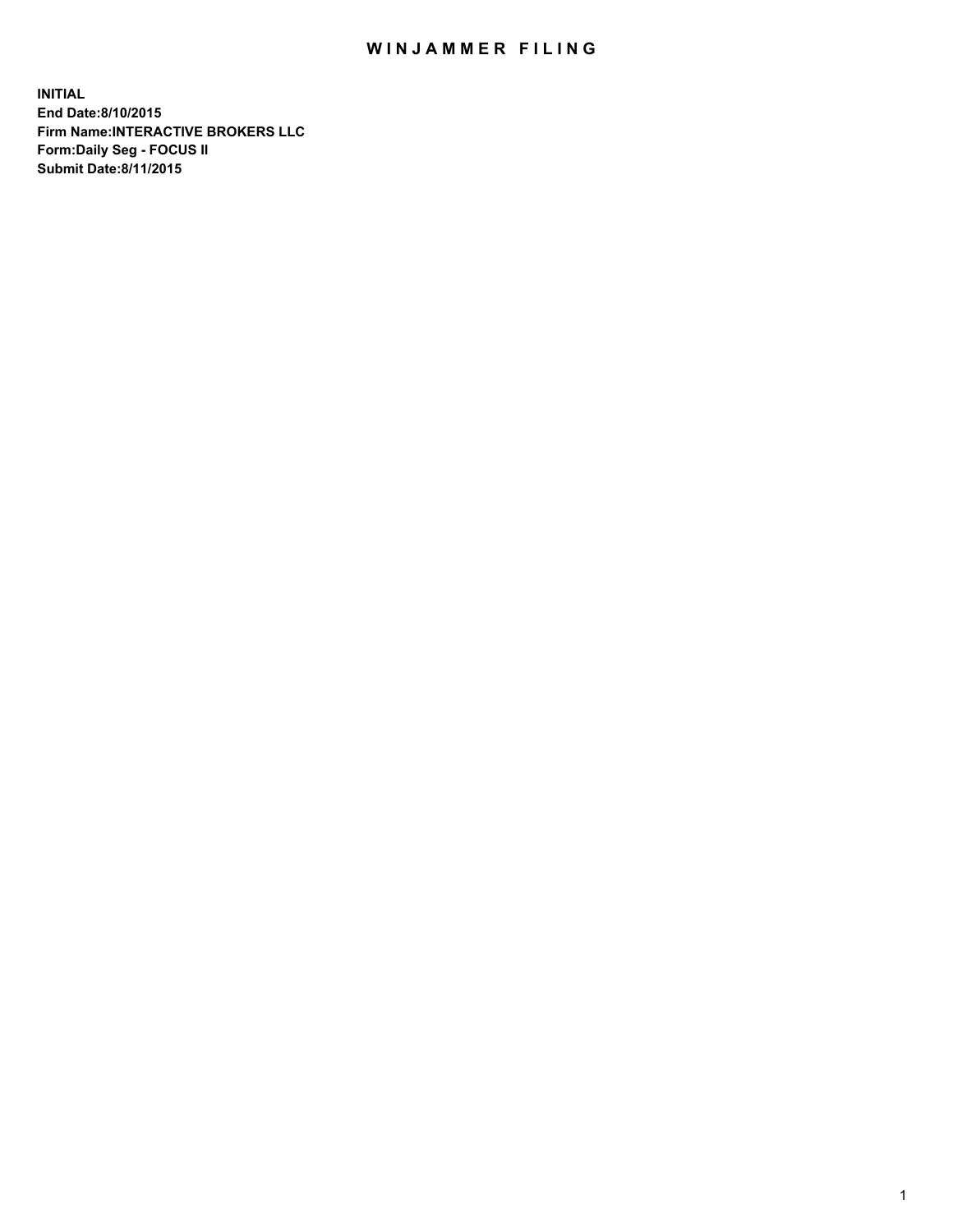## **INITIAL End Date:8/10/2015 Firm Name:INTERACTIVE BROKERS LLC Form:Daily Seg - FOCUS II Submit Date:8/11/2015 Daily Segregation - Cover Page**

| Name of Company<br><b>Contact Name</b><br><b>Contact Phone Number</b><br><b>Contact Email Address</b>                                                                                                                                                                                                                          | <b>INTERACTIVE BROKERS LLC</b><br><b>Michael Ellman</b><br>203-422-8926<br>mellman@interactivebrokers.co<br>$\mathbf{m}$ |
|--------------------------------------------------------------------------------------------------------------------------------------------------------------------------------------------------------------------------------------------------------------------------------------------------------------------------------|--------------------------------------------------------------------------------------------------------------------------|
| FCM's Customer Segregated Funds Residual Interest Target (choose one):<br>a. Minimum dollar amount: ; or<br>b. Minimum percentage of customer segregated funds required:% ; or<br>c. Dollar amount range between: and; or<br>d. Percentage range of customer segregated funds required between:% and%.                         | $\overline{\mathbf{0}}$<br>0<br>155,000,000 245,000,000<br><u>00</u>                                                     |
| FCM's Customer Secured Amount Funds Residual Interest Target (choose one):<br>a. Minimum dollar amount: ; or<br>b. Minimum percentage of customer secured funds required:%; or<br>c. Dollar amount range between: and; or<br>d. Percentage range of customer secured funds required between:% and%.                            | $\overline{\mathbf{0}}$<br>$\mathbf 0$<br>80,000,000 120,000,000<br>0 <sub>0</sub>                                       |
| FCM's Cleared Swaps Customer Collateral Residual Interest Target (choose one):<br>a. Minimum dollar amount: ; or<br>b. Minimum percentage of cleared swaps customer collateral required:% ; or<br>c. Dollar amount range between: and; or<br>d. Percentage range of cleared swaps customer collateral required between:% and%. | $\overline{\mathbf{0}}$<br>$\overline{\mathbf{0}}$<br>0 <sub>0</sub><br>0 <sub>0</sub>                                   |

Attach supporting documents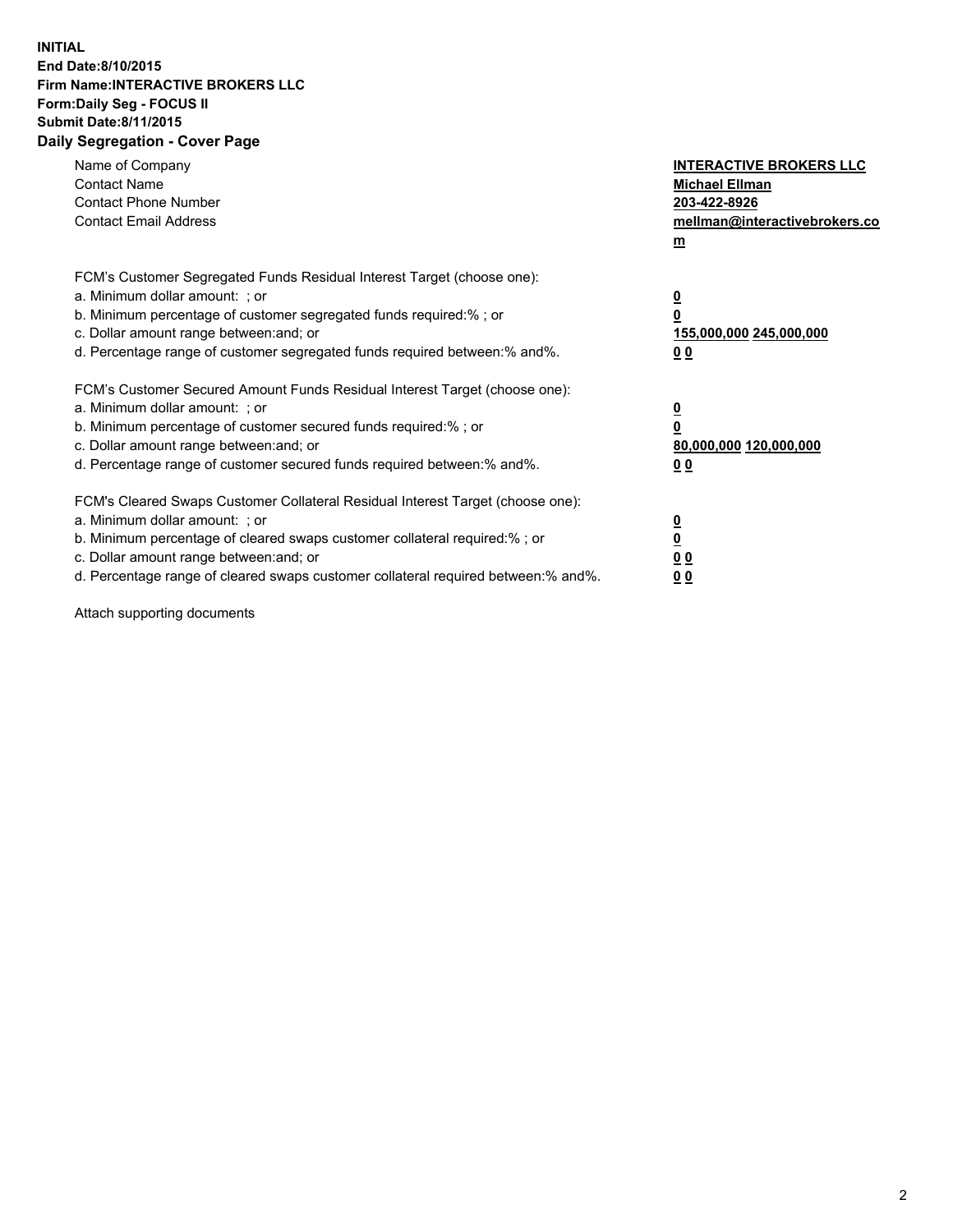## **INITIAL End Date:8/10/2015 Firm Name:INTERACTIVE BROKERS LLC Form:Daily Seg - FOCUS II Submit Date:8/11/2015 Daily Segregation - Secured Amounts**

|     | Daily Jegregation - Jeculed Aniounts                                                        |                                  |
|-----|---------------------------------------------------------------------------------------------|----------------------------------|
|     | Foreign Futures and Foreign Options Secured Amounts                                         |                                  |
|     | Amount required to be set aside pursuant to law, rule or regulation of a foreign            | $0$ [7305]                       |
|     | government or a rule of a self-regulatory organization authorized thereunder                |                                  |
| 1.  | Net ledger balance - Foreign Futures and Foreign Option Trading - All Customers             |                                  |
|     | A. Cash                                                                                     | 387,052,477 [7315]               |
|     | B. Securities (at market)                                                                   | $0$ [7317]                       |
| 2.  | Net unrealized profit (loss) in open futures contracts traded on a foreign board of trade   | 3,558,023 [7325]                 |
| 3.  | Exchange traded options                                                                     |                                  |
|     | a. Market value of open option contracts purchased on a foreign board of trade              | 40,078 [7335]                    |
|     | b. Market value of open contracts granted (sold) on a foreign board of trade                | $-69,196$ [7337]                 |
| 4.  | Net equity (deficit) (add lines 1. 2. and 3.)                                               | 390,581,382 [7345]               |
| 5.  | Account liquidating to a deficit and account with a debit balances - gross amount           | 339,450 [7351]                   |
|     | Less: amount offset by customer owned securities                                            | 0 [7352] 339,450 [7354]          |
| 6.  | Amount required to be set aside as the secured amount - Net Liquidating Equity              | 390,920,832 [7355]               |
|     | Method (add lines 4 and 5)                                                                  |                                  |
| 7.  | Greater of amount required to be set aside pursuant to foreign jurisdiction (above) or line | 390,920,832 [7360]               |
|     | 6.                                                                                          |                                  |
|     | FUNDS DEPOSITED IN SEPARATE REGULATION 30.7 ACCOUNTS                                        |                                  |
| 1.  | Cash in banks                                                                               |                                  |
|     | A. Banks located in the United States                                                       | 68 [7500]                        |
|     | B. Other banks qualified under Regulation 30.7                                              | 0 [7520] 68 [7530]               |
| 2.  | Securities                                                                                  |                                  |
|     | A. In safekeeping with banks located in the United States                                   | 412,270,279 [7540]               |
|     | B. In safekeeping with other banks qualified under Regulation 30.7                          | 0 [7560] 412,270,279 [7570]      |
| 3.  | Equities with registered futures commission merchants                                       |                                  |
|     | A. Cash                                                                                     | $0$ [7580]                       |
|     | <b>B.</b> Securities                                                                        | $0$ [7590]                       |
|     | C. Unrealized gain (loss) on open futures contracts                                         | $0$ [7600]                       |
|     | D. Value of long option contracts                                                           | $0$ [7610]                       |
|     | E. Value of short option contracts                                                          |                                  |
| 4.  | Amounts held by clearing organizations of foreign boards of trade                           | 0 [7615] 0 [7620]                |
|     | A. Cash                                                                                     |                                  |
|     |                                                                                             | $0$ [7640]                       |
|     | <b>B.</b> Securities                                                                        | $0$ [7650]                       |
|     | C. Amount due to (from) clearing organization - daily variation                             | $0$ [7660]                       |
|     | D. Value of long option contracts                                                           | $0$ [7670]                       |
|     | E. Value of short option contracts                                                          | 0 [7675] 0 [7680]                |
| 5.  | Amounts held by members of foreign boards of trade                                          |                                  |
|     | A. Cash                                                                                     | 98,151,554 [7700]                |
|     | <b>B.</b> Securities                                                                        | $0$ [7710]                       |
|     | C. Unrealized gain (loss) on open futures contracts                                         | 994,994 [7720]                   |
|     | D. Value of long option contracts                                                           | 40,084 [7730]                    |
|     | E. Value of short option contracts                                                          | -69,194 [7735] 99,117,438 [7740] |
| 6.  | Amounts with other depositories designated by a foreign board of trade                      | 0 [7760]                         |
| 7.  | Segregated funds on hand                                                                    | $0$ [7765]                       |
| 8.  | Total funds in separate section 30.7 accounts                                               | 511,387,785 [7770]               |
| 9.  | Excess (deficiency) Set Aside for Secured Amount (subtract line 7 Secured Statement         | 120,466,953 [7380]               |
|     | Page 1 from Line 8)                                                                         |                                  |
| 10. | Management Target Amount for Excess funds in separate section 30.7 accounts                 | 80,000,000 [7780]                |
| 11. | Excess (deficiency) funds in separate 30.7 accounts over (under) Management Target          | 40,466,953 [7785]                |
|     |                                                                                             |                                  |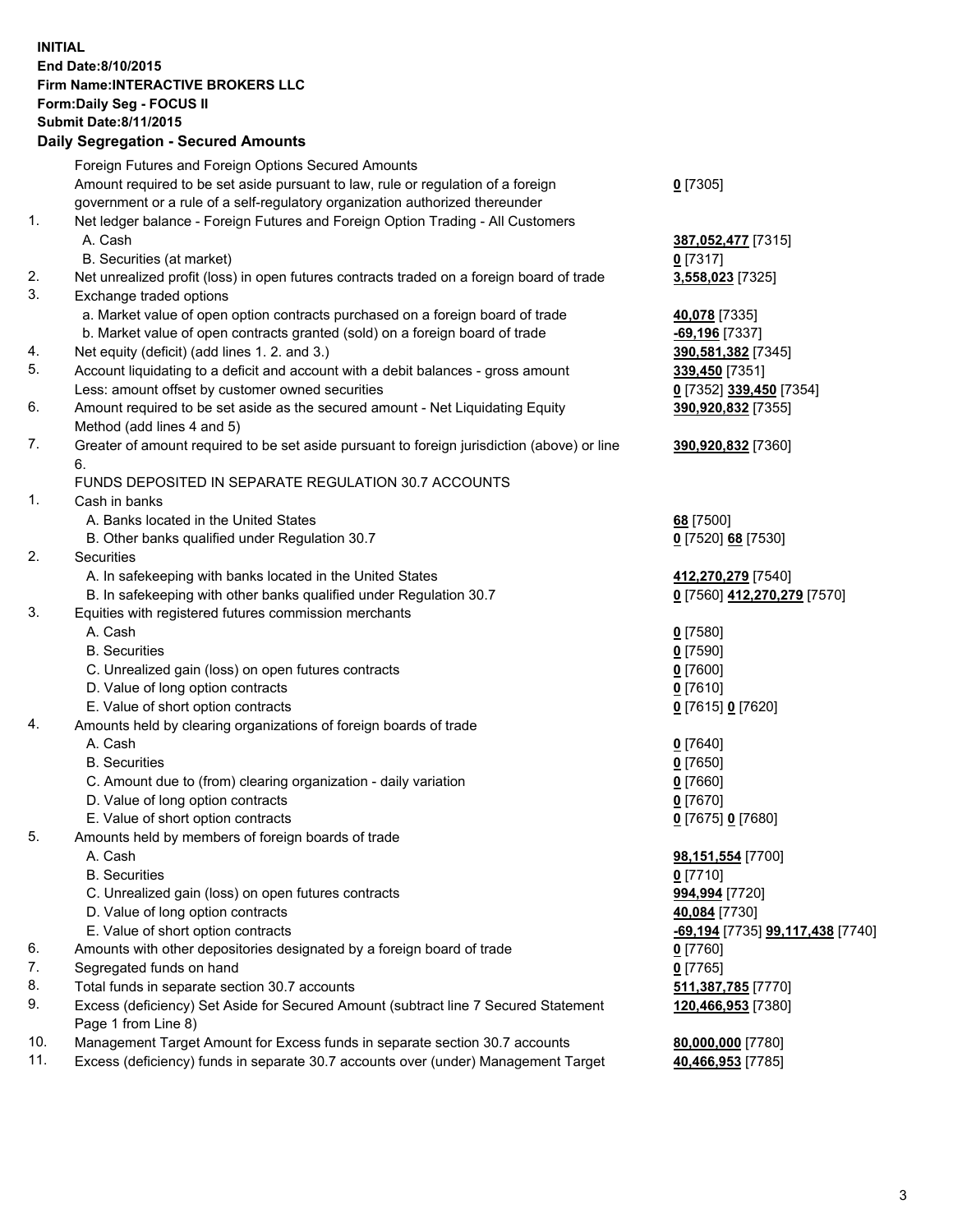**INITIAL End Date:8/10/2015 Firm Name:INTERACTIVE BROKERS LLC Form:Daily Seg - FOCUS II Submit Date:8/11/2015 Daily Segregation - Segregation Statement** SEGREGATION REQUIREMENTS(Section 4d(2) of the CEAct) 1. Net ledger balance A. Cash **2,628,649,110** [7010] B. Securities (at market) **0** [7020] 2. Net unrealized profit (loss) in open futures contracts traded on a contract market **-9,331,865** [7030] 3. Exchange traded options A. Add market value of open option contracts purchased on a contract market **86,660,589** [7032] B. Deduct market value of open option contracts granted (sold) on a contract market **-140,640,679** [7033] 4. Net equity (deficit) (add lines 1, 2 and 3) **2,565,337,155** [7040] 5. Accounts liquidating to a deficit and accounts with debit balances - gross amount **68,372** [7045] Less: amount offset by customer securities **0** [7047] **68,372** [7050] 6. Amount required to be segregated (add lines 4 and 5) **2,565,405,527** [7060] FUNDS IN SEGREGATED ACCOUNTS 7. Deposited in segregated funds bank accounts A. Cash **366,955,913** [7070] B. Securities representing investments of customers' funds (at market) **1,395,510,307** [7080] C. Securities held for particular customers or option customers in lieu of cash (at market) **0** [7090] 8. Margins on deposit with derivatives clearing organizations of contract markets A. Cash **20,368,886** [7100] B. Securities representing investments of customers' funds (at market) **1,049,293,877** [7110] C. Securities held for particular customers or option customers in lieu of cash (at market) **0** [7120] 9. Net settlement from (to) derivatives clearing organizations of contract markets **-4,367,462** [7130] 10. Exchange traded options A. Value of open long option contracts **86,595,516** [7132] B. Value of open short option contracts **-143,880,068** [7133] 11. Net equities with other FCMs A. Net liquidating equity **0** [7140] B. Securities representing investments of customers' funds (at market) **0** [7160] C. Securities held for particular customers or option customers in lieu of cash (at market) **0** [7170] 12. Segregated funds on hand **0** [7150] 13. Total amount in segregation (add lines 7 through 12) **2,770,476,969** [7180] 14. Excess (deficiency) funds in segregation (subtract line 6 from line 13) **205,071,442** [7190] 15. Management Target Amount for Excess funds in segregation **155,000,000** [7194] **50,071,442** [7198]

16. Excess (deficiency) funds in segregation over (under) Management Target Amount Excess